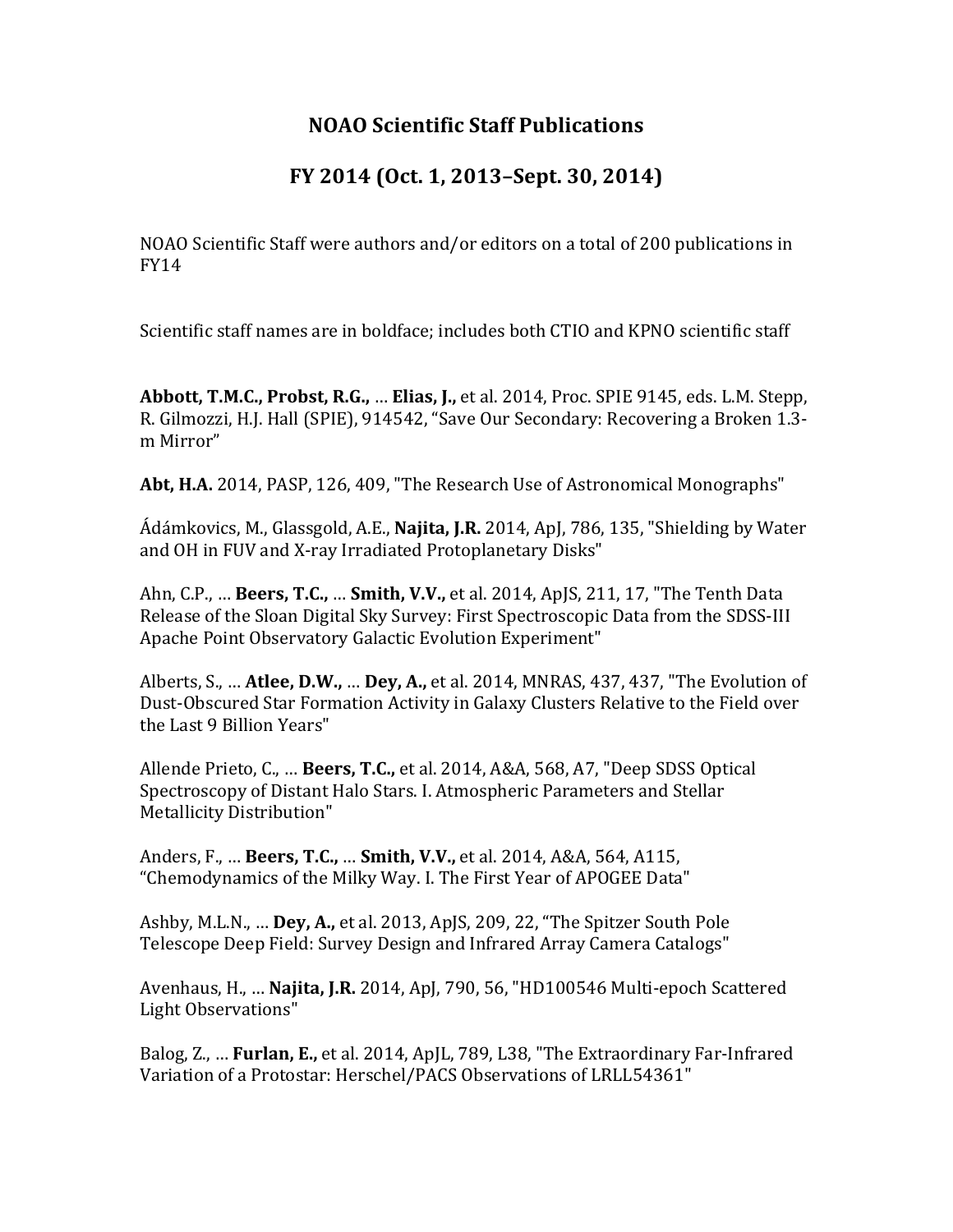Baron, F., ... **Ridgway, S.T.,** et al. 2014, ApJ, 785, 46, "CHARA/MIRC Observations of Two M Supergiants in Perseus OB1: Temperature, Bayesian Modeling, and Compressed Sensing Imaging"

Beifiori, A., ... **Pforr, J.,** et al. 2014, ApJ, 789, 92, "Redshift Evolution of the Dynamical Properties of Massive Galaxies from SDSS-III/BOSS"

Béthermin, M., ... **Dickinson, M.,** et al. 2014, A&A, 567, A103, "Clustering, Host Halos, and Environment of  $z \sim 2$  Galaxies as a Function of Their Physical Properties"

Birriel, J.J., **Walker, C.E.,** Thornsberry, C.R. 2014, JAVSO, 42, 219, "Analysis of Seven Years of Globe at Night Data"

Bovy, J., ... **Beers, T.C., ... Smith, V.V.,** et al. 2014, ApJ, 790, 127, "The APOGEE Red-Clump Catalog: Precise Distances, Velocities, and High-Resolution Elemental Abundances over a Large Area of the Milky Way's Disk"

Boyajian, T., ... **Ridgway, S.** et al. 2014, ASP Conf. 487, eds. M.J. Creech-Eakman, J.A. Guzik, R.E. Stencel (ASP), 247, "Dwarf Diameters"

Boyajian, T.S., ... **Ridgway, S.,** et al. 2014, ApJ, 787, 92, "Erratum: 'Stellar Diameters and Temperatures. III. Main Sequence A, F, G, and K Stars: Additional High-Precision Measurements and Empirical Relations"

Boyajian, T.S., ... Ridgway, S., et al. 2014, ApJ, 790, 166, "Erratum: 'Stellar Diameters and Temperatures. II. Main-Sequence K- and M-stars'"

Bozzetto, L.M., ... Points, S., et al. 2014, MNRAS, 439, 1110, "Multi-frequency Study of a New Fe-Rich Supernova Remnant in the Large Magellanic Cloud, MCSNR J0508-6902"

Brittain, S.D., ... **Najita, J.R.,** et al. 2014, ApJ, 791, 136, "NIR Spectroscopy of the HAeBe Star HD 100546. III. Further Evidence of an Orbiting Companion?"

Brodwin, M., ... **Dey, A.,** et al. 2013, ApJ, 779, 138, "The Era of Star Formation in Galaxy Clusters"

Broekhoven-Fiene, H., ... **Allen, L.E.,** et al. 2014, ApJ, 786, 37, "The Spitzer Survey of Interstellar Clouds in the Gould Belt. VI. The Auriga-California Molecular Cloud Observed with IRAC and MIPS"

Burke, D.L., **Saha, A., ... Claver, C., ... Smith, C.R.**, et al. 2014, AJ, 147, 19, "All-Weather Calibration of Wide-Field Optical and NIR Surveys"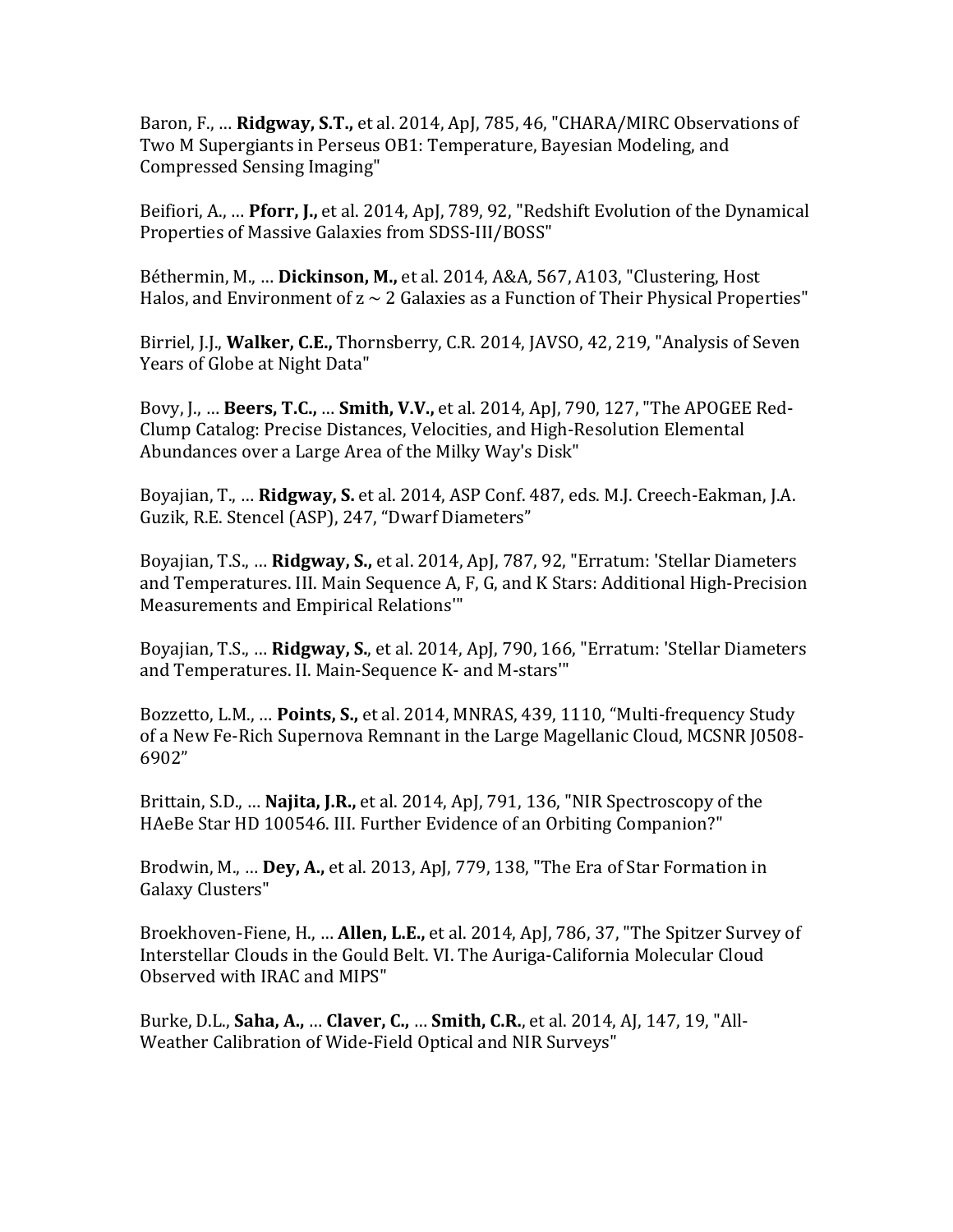Cargile, P.A., ... **James, D.,** et al. 2014, ApJ, 782, 29, "Evaluating Gyrochronology on the Zero-Age-Main-Sequence: Rotation Periods in the Southern Open Cluster Blanco 1 from the KELT-South Survey"

Carollo, D., ... **Beers, T.C.,** et al. 2014, ApJ, 788, 180, "Carbon-Enhanced Metal-Poor Stars: CEMP-s and CEMP-no Subclasses in the Halo System of the Milky Way"

Carr, J.S., **Najita, J.R.** 2014, ApJ, 788, 66, "The Oh Rotational Population and Photodissociation of  $H<sub>2</sub>O$  in DG Tauri"

Chavarría, L., **Allen, L.,** et al. 2014, MNRAS, 439, 3719, "A Multiwavelength Study of Embedded Clusters in W5-East, NGC 7538, S235, S252 and S254-S258"

Che, X., ... **Ridgway, S.T.,** et al. 2013, JAI, 2, 40007, "Optical and Mechanical Design of the CHARA Array Adaptive Optics"

Chen, Y.-P., ... **Silva, D.R.,** et al. 2014, A&A, 565, A117, "The X-shooter Spectral Library (XSL). I. DR1: Near-Ultraviolet through Optical Spectra from the First Year of the Survey"

Close, L.M., ... **Najita, J.,** et al. 2014, ApJL, 781, L30, "Discovery of H $\alpha$  Emission from the Close Companion inside the Gap of Transitional Disk HD 142527"

Close, L.M., ... **Najita, J.,** et al. 2014, IAU Symp. 299, eds. M. Booth, B.C. Matthews, J.R. Graham (Cambridge University Press), 32, "Visible AO Observations at Halpha for Accreting Young Planets"

Cody, A.M., ... **Allen, L.,** et al. 2014, AJ, 147, 82, "CSI 2264: Simultaneous Optical and Infrared Light Curves of Young Disk-Bearing Stars in NGC 2264 with CoRoT and Spitzer—Evidence for Multiple Origins of Variability"

Connolly, A.J., ... **Ridgway, S.T., Saha, A.,** et al. 2014, SPIE Proc. 9150, eds. G.Z. Angeli, P. Dierickx (SPIE), 915014, "An End-To-End Simulation Framework for the Large Synoptic Survey Telescope"

Dahlen, T., ... **Pforr, J., ... Dickinson, M.E.,** et al. 2013, ApJ, 775, 93, "A Critical Assessment of Photometric Redshift Methods: A CANDELS Investigation"

de Boer, T.J.L., Belokurov, V., **Beers, T.C.,** Lee, Y.S. 2014, MNRAS, 443, 658, "The α-Element Knee of the Sagittarius Stream"

Decarli, R., ... **Dickinson, M.,** et al. 2014, ApJ, 782, 78, "A Molecular Line Scan in the Hubble Deep Field North"

Delgado, F., **Saha, A., ... Ridgway, S.** 2014. Proc. SPIE 9150, eds. G.Z. Angeli, P. Dierickx, 915015, "The LSST Operations Simulator"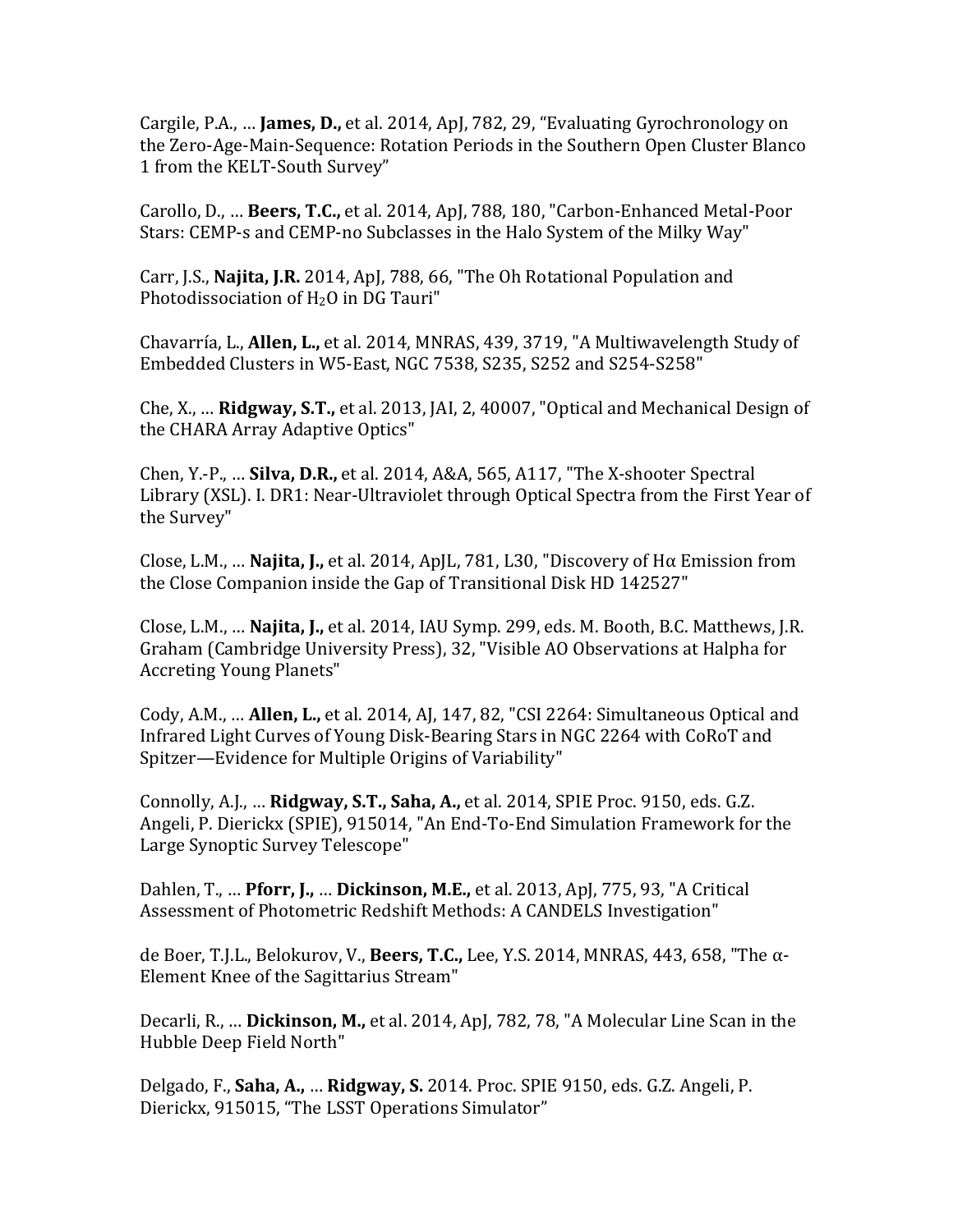DeWitt, C., ... **Blum, R., Olsen, K.,** et al. 2013, AJ, 146, 109, "Three New Galactic Center X-ray Sources Identified with Near-Infrared Spectroscopy"

**Dey, A., Valdes, F.** 2014, PASP, 126, 296, "The Delivered Image Quality with the MOSAIC Cameras at the Kitt Peak 4m Mayall and Cerro Tololo 4m Blanco Telescopes"

Díaz-Santos, T., ... **Inami, H.,** et al. 2014, ApJL, 788, L17, "Extended [C II] Emission in Local Luminous Infrared Galaxies"

Diehl, H.T., **Abbott, T.M.C.** … **James, D., … Kunder, A., … Walker, A.R.**, et al. 2014, SPIE Proc. 9149, eds. A.B. Peck, C.R. Benn, R.L. Seaman (SPIE), 91490V, "The Dark Energy Survey and Operations: Year 1"

Doel, P., ... **Sprayberry, D.** 2014. Proc. SPIE 9147, eds. S.K. Ramsay, I.S. McLean, H. Takami (SPIE), 91476R, "The DESI Wide Field Corrector Optics"

**Dong, H., ... Lauer, T.R., Olsen, K., Saha, A., et al. 2014, ApJ, 785, 136, "The** Panchromatic Hubble Andromeda Treasury. VII. The Steep Mid-ultraviolet to Near-Infrared Extinction Curve in the Central 200 pc of the M31 Bulge"

**Dong, H.,** et al. 2014, IAU Symp. 303, eds. L. Sjouwerman, J. Ott, C. Lang (Cambridge) University Press), 230, "Unveiling the Massive Stars in the Galactic Center"

Duffau, S., Vivas, A.K., et al. 2014, A&A, 566, A118, "A Comprehensive View of the Virgo Stellar Stream" 

Elvis, M., **Allen, L.,** ... **Najita, J.**, et al. 2014, Lunar and Planetary Science Conf., 45, 1047, "LINNAEUS: Boosting Near-Earth Asteroid Characterization Rates"

Epstein, C.R., ... **Beers, T.C.,** et al. 2014, ApJL, 785, L28, "Testing the Asteroseismic Mass Scale Using Metal-Poor Stars Characterized with APOGEE and Kepler"

Errmann, R., ... **Briceño, C.,** et al. 2014, Astronomische Nachrichten, 335, 345, "Investigation of a Transiting Planet Candidate in Trumpler 37: An Astrophysical False Positive Eclipsing Spectroscopic Binary Star"

Farrell, S.A., ... **Pforr, J.**, et al. 2014, MNRAS, 437, 1208, "Combined Analysis of Hubble and VLT Photometry of the Intermediate Mass Black Hole ESO 243-49 HLX-1"

Fedele, D., ... **Salyk, C., ... Najita, J.R.,** et al. 2013, A&A, 559, A77, "DIGIT Survey of Far-Infrared Lines from Protoplanetary Disks. I. [O i], [C ii], OH, H2O, and CH+"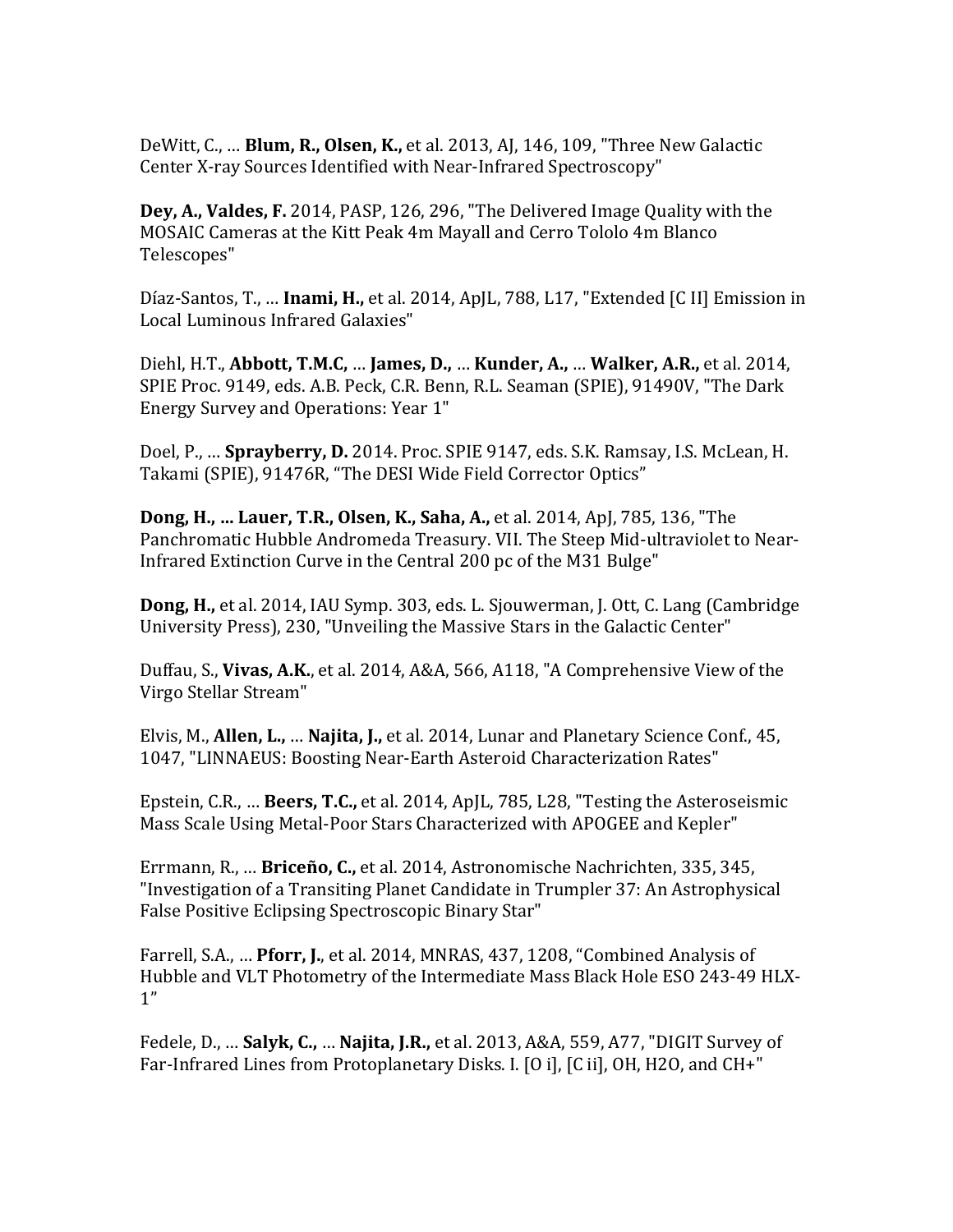Finkelstein, S.L., ... **Dickinson, M.,** et al. 2013, Natur, 502, 524, "A Galaxy Rapidly Forming Stars 700 Million Years after the Big Bang at Redshift 7.51"

Fitzpatrick, M.J., Olsen, K., ... Beers, T.C., Dickinson, M., ... Saha, A., ... Silva, D.R., ... **Valdes, F.** 2014, SPIE Proc. 9149, eds. A.B. Peck, C.R. Benn, R.L. Seaman (SPIE), 91491T. "The NOAO Data Laboratory: A Conceptual Overview"

Flaherty, K.M., ... **Furlan, E.** 2014, ApJ, 793, 2, "Connecting X-ray and Infrared Variability among Young Stellar Objects: Ruling out Potential Sources of Disk Fluctuations"

Foley, R.J., ... Narayan, G., et al. 2014, ApJ, 792, 29, "Possible Detection of the Stellar Donor or Remnant for the Type Iax Supernova 2008ha"

Fox, O.D., ... **Matheson, T.**, et al. 2014, ApJ, 790, 17, "Uncovering the Putative B-Star Binary Companion of the SN 1993J Progenitor"

Frinchaboy, P.M., ... **Beers, T.C., ... Smith, V.V.,** et al. 2013, ApJL, 777, L1, "The Open Cluster Chemical Analysis and Mapping Survey: Local Galactic Metallicity Gradient with APOGEE Using SDSS DR10"

Frinchaboy, P.M., ... **Smith, V.V.,** et al. 2013, ApJ, 777, L1, "The Open Cluster Chemical Analysis and Mapping Survey: Local Galactic Metallicity Gradient with APOGEE Using SDSS DR10"

**Furlan, E.,** et al. 2014, ApJ, 786, 26, "On the Nature of the Deeply Embedded Protostar OMC-2 FIR 4"

Gaidos, E., ... **James, D.,** et al. 2014, MNRAS, 443, 2561, "Trumpeting M Dwarfs with CONCH-SHELL: A Catalogue of Nearby Cool Host-Stars for Habitable Exoplanets and Life"

Galan, C., ... **Hinkle, K.H.,** et al. 2014, Asymmetrical Planetary Nebulae VI Conf., eds. C. Morisset, G. Delgado-Inglada, S. Torres-Peimbert (UNAM), 25, "Chemical Abundance Analysis of Symbiotic Giants. RW Hya, SY Mus, BX Mon, and AE Ara"

Gilli, R., ... Dickinson, M., et al. 2014, A&A, 562, A67, "ALMA Reveals a Warm and Compact Starburst around a Heavily Obscured Supermassive Black Hole at  $z = 4.75"$ 

Gopu, A., ... **Boroson, T., ... Shaw, R., ... Rajagopal, J.,** et al. 2014, SPIE Conf. 9152, eds. G. Chiozzi, N.M. Radziwill (SPIE), 91520E, "ODI - Portal, Pipeline, and Archive (ODI-PPA): A Web-Based Astronomical Compute Archive, Visualization, and Analysis Service" 

Gorynya, N.A, Tokovinin, A. 2014, MNRAS, 441, 2316, "Spectroscopic Orbits of Ten Nearby Solar-Type Dwarfs"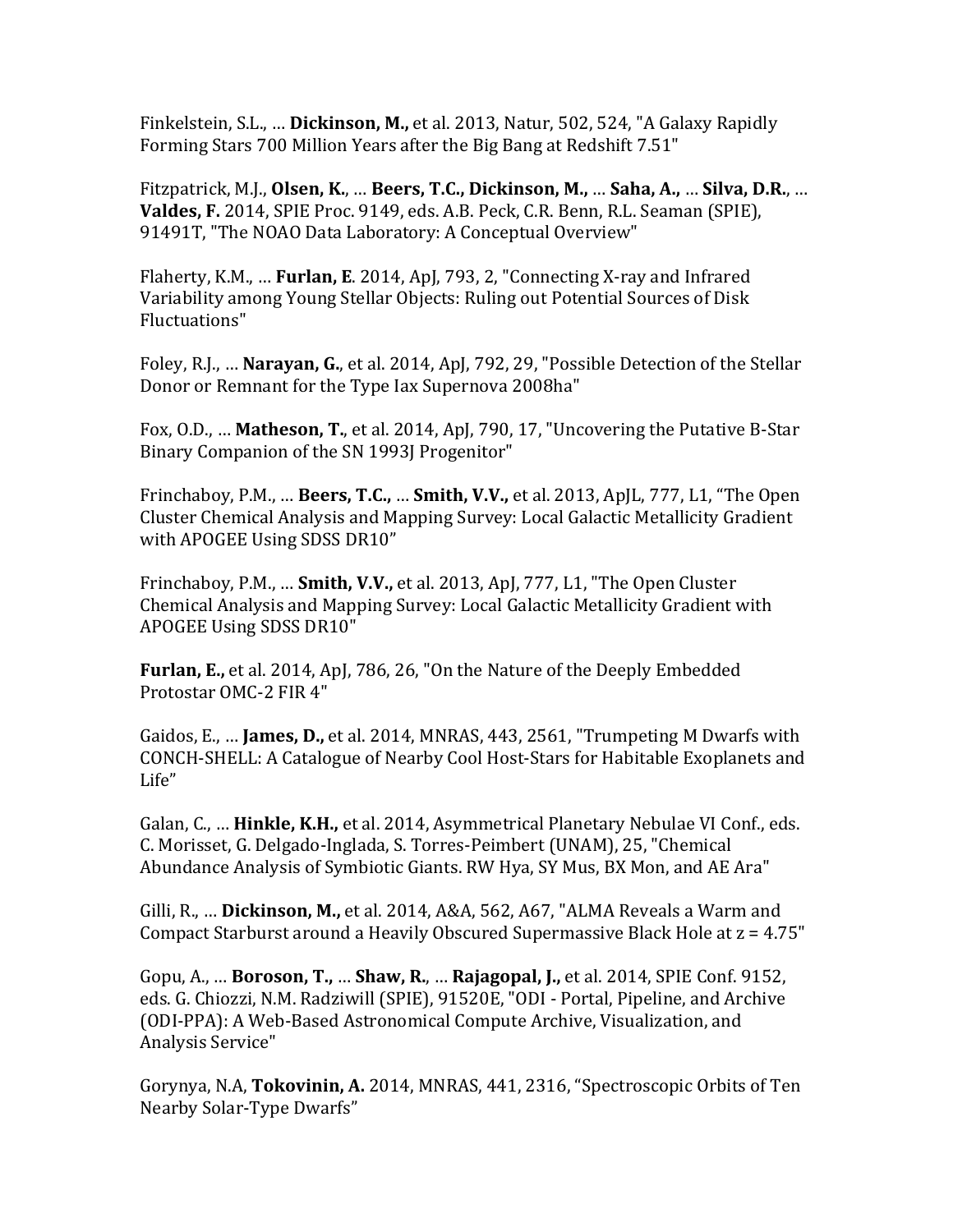Graur, O., ... **Dickinson, M.E., ... Matheson, T.,** et al. 2014, ApJ, 783, 28, "Type-Ia Supernova Rates to Redshift 2.4 from CLASH: The Cluster Lensing and Supernova Survey with Hubble"

Gültekin, K., ... Lauer, T.R., et al. 2014, ApJ, 781, 112, "The Black Hole Mass and the Stellar Ring in NGC 3706"

Gurton, S., Baldridge, A., **Walker, C.,** Whyte, L. 2014, ASP Conf. 483, eds. J.G. Manning, J.B. Jensen, M.K. Hemenway, M.G. Gibbs (ASP), 29, "Science for All Citizens: Many Ways to Make a Difference"

Hansen, T., ... **Beers, T.C.,** et al. 2014, ApJ, 787, 162, "Exploring the Origin of Lithium, Carbon, Strontium, and Barium with Four New Ultra Metal-Poor Stars"

Harbeck, D.R., **Boroson, T., ... Rajagopal, J.,** et al. 2014, SPIE Conf. 9147, eds. S.K. Ramsay, I.S. McLean, H. Takami (SPIE), 91470P, "The WIYN One Degree Imager 2014: Performance of the Partially Populated Focal Plane and Instrument Upgrade Path" 

Hartman, J.D., ... **Everett, M.,** et al. 2014, AJ, 147, 128, "HAT-P-44b, HAT-P-45b, and HAT-P-46b: Three Transiting Hot Jupiters in Possible Multi-planet Systems"

Hattori, K., ... **Beers, T.C.,** et al. 2014, ApJ, 784, 153, "Possible Evidence for Metal Accretion onto the Surfaces of Metal-Poor Main-Sequence Stars"

Hayden, M.R., ... **Smith, V.V.,** et al. 2014, AJ, 147, 116, "Chemical Cartography with APOGEE: Large-Scale Mean Metallicity Maps of the Milky Way Disk"

**Hinkle, K.H., Joyce, R.J.,** et al. 2014, SPIE Proc. 9151, eds. R. Navarro, C.R. Cunningham, A.A. Barto (SPIE), 91514A, "Astronomical Near-Infrared Echelle Gratings"

**Hinkle, K.H., Joyce, R.R.** 2014, ApJ, 785, 146, "The Spatially Resolved Bipolar Nebula of Sakurai's Object"

**Hong, S., ... Dickinson, M.** 2014, PASP, 126, 79, "Quantitative Method for the Optimal Subtraction of Continuum Emission from Narrow-Band Images: Skewness Transition Analysis" 

**Hong, S.,** et al. 2013, ApJ, 777, 63, "Constraining Stellar Feedback: Shock-Ionized Gas in Nearby Starburst Galaxies"

Howell, S.B., ... **Najita, J.R.,** et al. 2014, PASP, 126, 398, "The K2 Mission: Characterization and Early Results"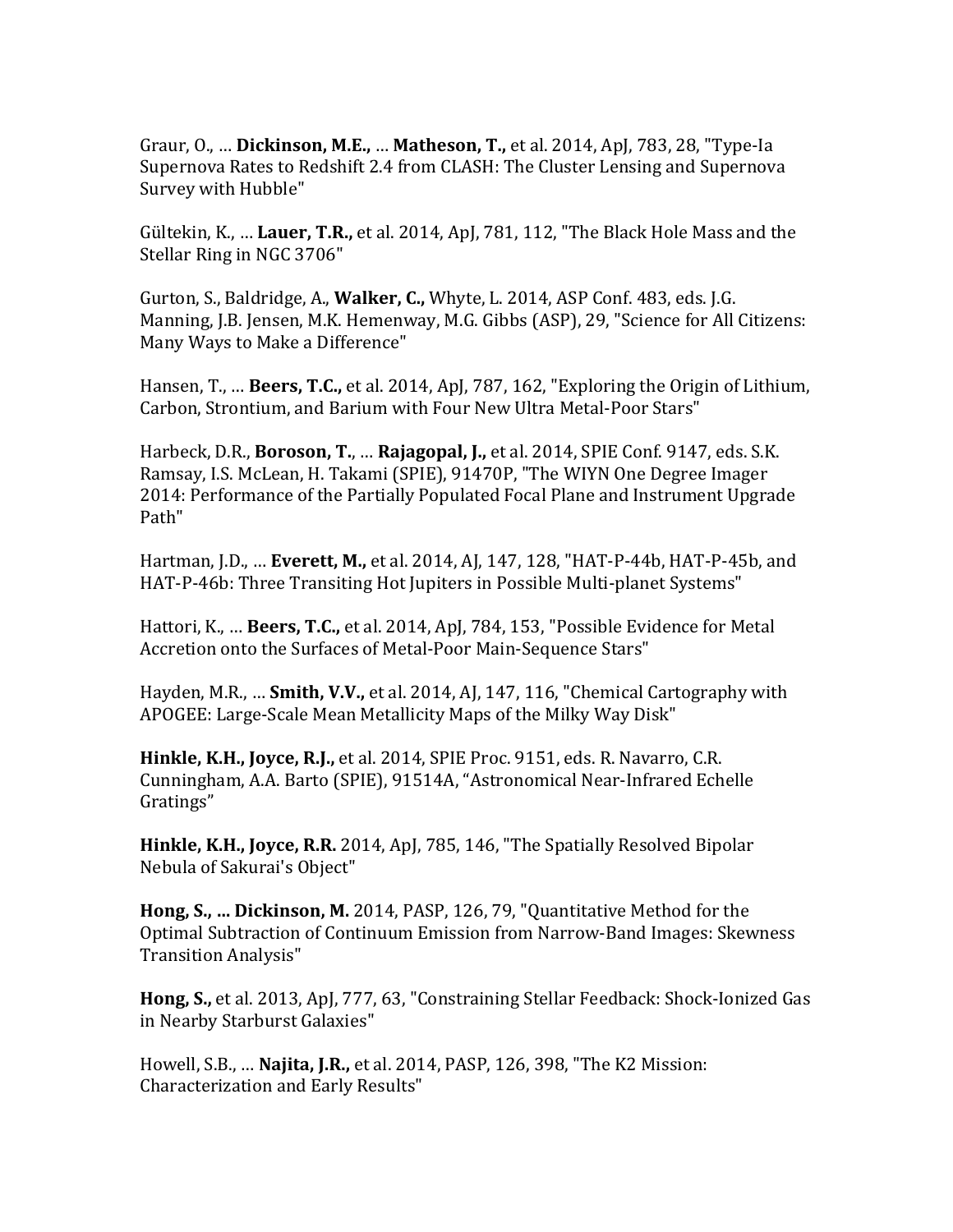Hung, C.-L., ... **Kartaltepe, J.S.,** et al. 2014, ApJ, 791, 63, "A Comparison of the Morphological Properties between Local and  $z \sim 1$  Infrared Luminous Galaxies: Are Local and High-z (U)LIRGs Different?"

Hung, C.-L., ... **Kartaltepe, J.S.,** et al. 2013, ApJ, 778, 129, "The Role of Galaxy Interaction in the  $SFR-M * Relation: Characterizing Morphological Properties of$ Herschel-Selected Galaxies at  $0.2 < z < 1.5$ "

**Inami, H., et al. 2013, ApJ, 776, 156, "Mid-infrared Atomic Fine-Structure Emission-**Line Spectra of Luminous Infrared Galaxies: Spitzer/IRS Spectra of the GOALS Sample"

Ingleby, L., ... **Briceño, C.,** et al. 2014, ApJ, 790, 471, "The Evolution of Accretion in Young Stellar Objects: Strong Accretors at 3-10 Myr"

Ivezić, ž., Beers, T.C., et al. 2014. IAU Symp. 298, eds. S. Feltzing, G. Zhao, N.A. Walton, P.A. Whitelock (Cambridge University Press), 281, "What Did We Learn about the Milky Way during the Last Decade, and What Shall We Learn Using Gaia and LSST?"

Jeon, Y.-B., Nemec, J.M., **Walker, A.R., Kunder, A.M.** 2014, AJ, 147, 155J, "B, V Photometry for  $\sim$  19,000 Stars in and around the Magellanic Cloud Globular Clusters NGC 1466, NGV 1841, NGC 2210, NGC 2257, and Reticulum"

Johansson, J., ... Pforr, J., et al. 2013, MNRAS, 435, 1680, "SN Ia Host Galaxy Properties from Sloan Digital Sky Survey-II Spectroscopy"

Jones, R.L., ... Ridgway, S.T. 2014, SPIE Proc. 9149, eds. A.B. Peck, C.R. Benn, R.L. Seaman (SPIE), 91490B, "The LSST Metrics Analysis Framework (MAF)"

Jönsson, H., ... Hinkle, K.H. 2014, ApJL, 789, L41, "Fluorine in the Solar Neighborhood: Is It All Produced in Asymptotic Giant Branch Stars?"

Jönsson, H., ... **Smith, V.V.,** et al. 2014, A&A, 564, A122, "Chemical Evolution of Fluorine in the Bulge. High-Resolution K-Band Spectra of Giants in Three Fields"

Juneau, S., ... **Dickinson, M.,** et al. 2014, ApJ, 788, 88, "Active Galactic Nuclei Emission Line Diagnostics and the Mass-Metallicity Relation up to Redshift  $z \sim 2$ : The Impact of Selection Effects and Evolution"

Jurcsik, J., ... **Saha, A.,** et al. 2013, ApJL, 778, L27, "What is the Difference? Blazhko and Non-Blazhko RRab Stars and the Special Case of V123 in M3"

Kane, S.R., ... **Everett, M.E.,** et al. 2014, ApJ, 785, 93, "Limits on Stellar Companions to Exoplanet Host Stars with Eccentric Planets"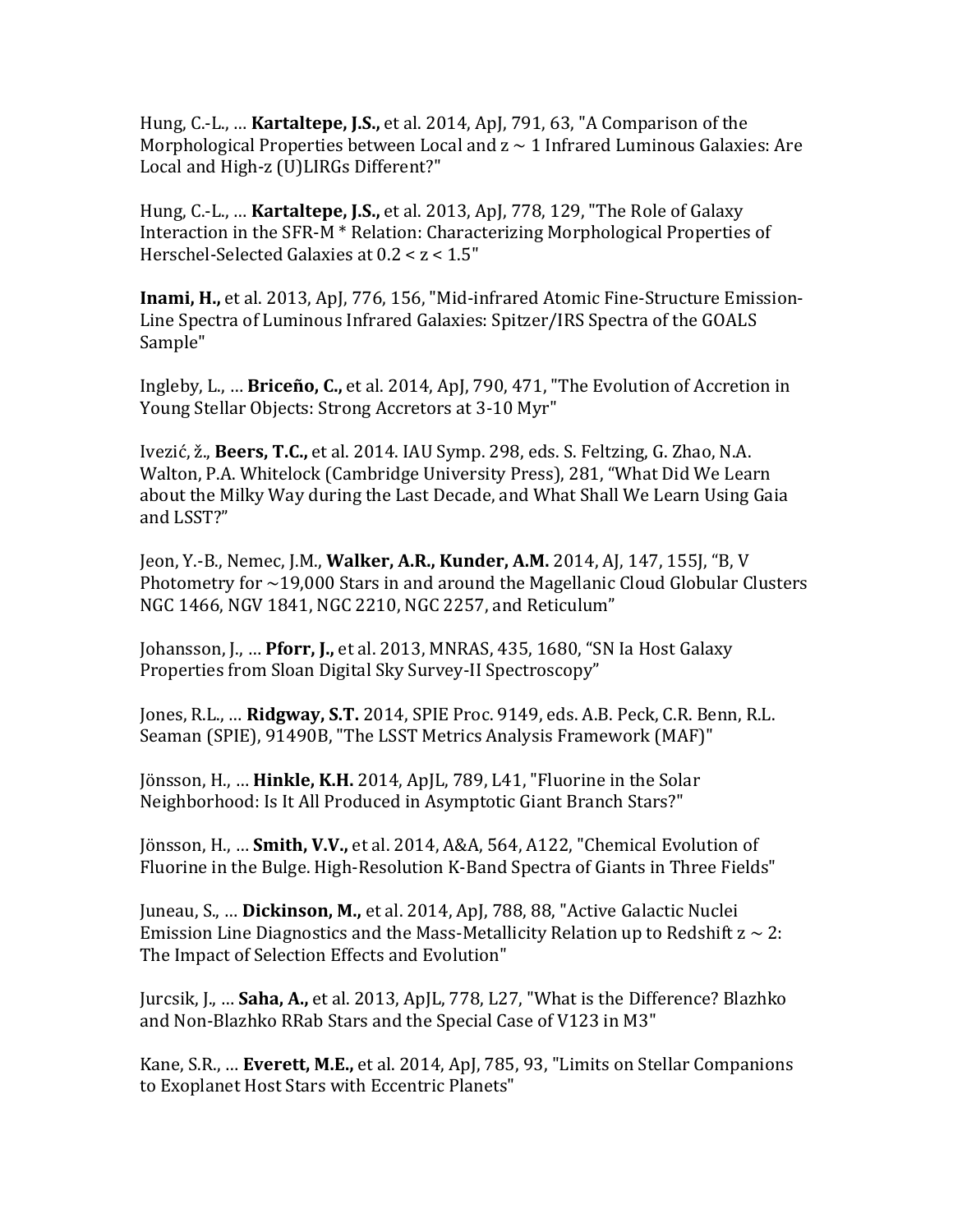Kashino, D., ... **Kartaltepe, J.,** et al. 2014, ApJL, 785, L37, "Erratum: 'The FMOS-COSMOS Survey of Star-Forming Galaxies at  $z \sim 1.6$ . I. H $\alpha$ -Based Star Formation Rates and Dust Extinction'"

Kashino, D., ... **Kartaltepe, J.,** et al., 2013, ApJ, 777, L8, "The FMOS-COSMOS Survey of Star-forming Galaxies at  $z \sim 1.6$ . I. Hα-based Star Formation Rates and Dust Extinction"

Kennedy, C.R., ... **Beers, T.C., Kinman, T.D.,** et al. 2014, ApJ, 787, 6, "Seven New Carbon-Enhanced Metal-Poor RR Lyrae Stars"

Kervella, P., ... **Ridgway, S.T.,** et al. 2014, A&A, 564, A88, "An Edge-on Translucent Dust Disk around the Nearest AGB Star, L2 Puppis. VLT/NACO Spectro-imaging from 1.04 to 4.05 μm and VLTI Interferometry"

Kounkel, M., ... **Briceño, C.,** et al. 2014, ApJ, 790, 49, "The Gould's Belt Very Large Array Survey. III. The Orion Region"

Kraus, S., ... **Ridgway, S.,** et al. 2014, SPIE Proc. 9146, eds. **J.K. Rajagopal**, M.J. Creech-Eakman, F. Malbet (SPIE), 914611, "The Science Case for the Planet Formation Imager (PFI)"

**Kunder, A., ... Walker, A.R.,** et al. 2013, AJ, 146, 119, "The RR Lyrae Variables and Horizontal Branch of NGC 6656 (M22)"

Kyba, C.C.M., ... **Walker, C.E.,** et al. 2013, Scientific Reports, 3, 1835, "Citizen Science Provides Valuable Data for Monitoring Global Night Sky Luminance"

Lacy, M., Ridgway, S.E., et al. 2013, ApJS, 208, 24, "The Spitzer Mid-infrared Active Galactic Nucleus Survey. I. Optical and Near-Infrared Spectroscopy of Obscured Candidates and Normal Active Galactic Nuclei Selected in the Mid-infrared"

Lagioia, E.P., ... **Walker, A.R.,** et al. 2014, Apl. 782, 50, "On the Kinematic Separation of Field and Cluster Stars across the Bulge Globular NGC 6528"

Lanzuisi, G., ... **Kartaltepe, J.,** et al. 2014, ApJ, 781, 105, "Active Galactic Nucleus Xray Variability in the XMM-COSMOS Survey"

Lebzelter, T., ... **Hinkle, K.,** et al. 2014, A&A, 567, A143, "Abundance Analysis for Long-Period Variables. II. RGB and AGB Stars in the Globular Cluster 47 Tucanae"

Lee, J., ... **Walker, A.R.,** et al. 2014, ApJS, 210, 6, "Toward a Better Understanding of the Distance Scale from RR Lyrae Variable Stars: A Case Study for the Inner Halo Globular Cluster NGC 6723"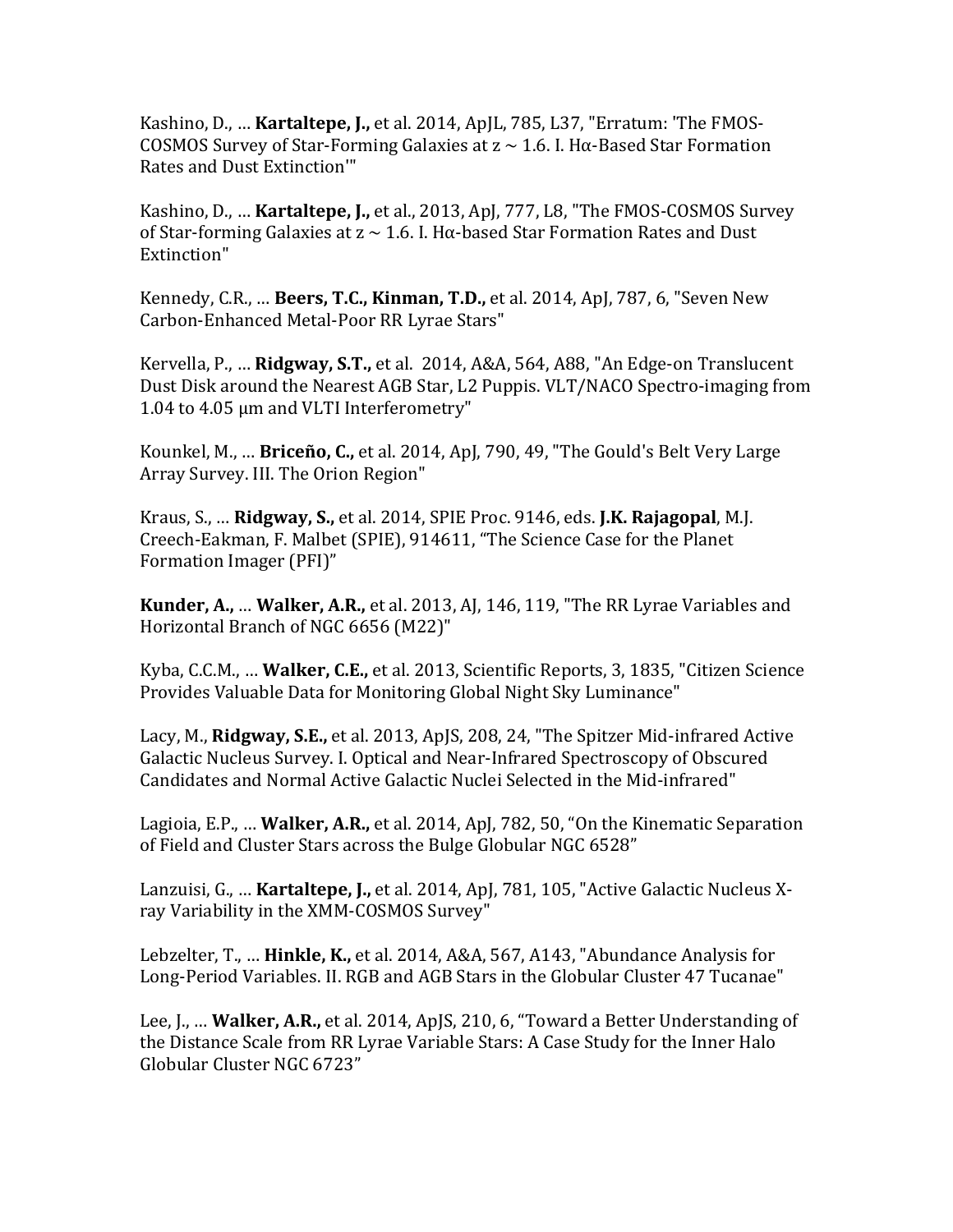Lee, N., ... **Kartaltepe, J.S.,** et al. 2013, ApJ, 778, 131, "Multi-wavelength SEDs of Herschel-Selected Galaxies in the COSMOS Field"

Lee, Y.S., Beers, T.C., et al. 2013, AJ, 146, 132, "Carbon-Enhanced Metal-Poor Stars in SDSS/SEGUE. I. Carbon Abundance Estimation and Frequency of CEMP Stars"

Lee, Y.S., Suda, T., Beers, T.C., Stancliffe, R.J. 2014, ApJ, 788, 131, "Carbon-Enhanced Metal-Poor Stars in SDSS/SEGUE. II. Comparison of CEMP-Star Frequencies with Binary Population-Synthesis Models"

Liu, G., ... **Hong, S.,** et al. 2013, ApJL, 778, L41, "Extinction and Dust Geometry in M83 H II Regions: An Hubble Space Telescope/WFC3 Study"

Lu, N., ... **Inami, H.,** et al. 2014, ApJ, 787, L23, "Warm Molecular Gas in Luminous Infrared Galaxies"

Madau, P., Dickinson, M. 2014, ARA&A, 52, 415, "Cosmic Star-Formation History"

Maggi, P., ... **Points, S.D.,** et al. 2014, A&A, 561, A76, "Four New X-ray-selected Supernova Remnants in the Large Magellanic Cloud"

Majewski, S.R., ... **Beers, T.C., ... Smith, V.V.,** et al. 2013, ApJL, 777, L13, "Discovery of a Dynamical Cold Point in the Heart of the Sagittarius dSph Galaxy with Observations from the APOGEE Project"

Manchado, A., **Stanghellini, L., ... Shaw, R.,** et al. 2014, Asymmetrical Planetary Nebulae VI Conf., eds. C. Morisset, G. Delgado-Inglada, S. Torres-Peimbert (UNAM), 56, "Subarcsecond Knots and Filaments in the Molecular Hydrogen of the Bipolar PN NGC 2346" 

Maraston, C., Pforr, J., et al. 2013, MNRAS, 435, 2764, "Stellar Masses of SDSS-III/BOSS Galaxies at z ~ 0.5 and Constraints to Galaxy Formation Models"

Marcy, G.W., ... **Everett M.,** et al. 2014, ApJS, 210, 20, "Masses, Radii, and Orbits of Small Kepler Planets: The Transition from Gaseous to Rocky Planets"

Marion, G.H., ... **Everett, M.E.,** et al. 2014, ApJ, 781, 69, "Type IIb Supernova SN 2011dh: Spectra and Photometry from the Ultraviolet to the Near-Infrared"

Martini, P., **Elias, J., Points, S., Sprayberry, D.,** et al. 2014, SPIE Proc. 9147, eds. S.K. Ramsay, I.S. McLean, H. Takami (SPIE), 91470Z, "KOSMOS and COSMOS: New Facility Instruments for the NOAO 4-meter Telescopes"

McAlister, H.A., ... Ridgway, S.T. 2014 SPIE Proc. 9146, eds. J.K. Rajagopal, M.J. Creech-Eakman, F. Malbet (SPIE), 91460D, "Making the CHARA Array, Part I: Founding CHARA, the Audacity of Hope"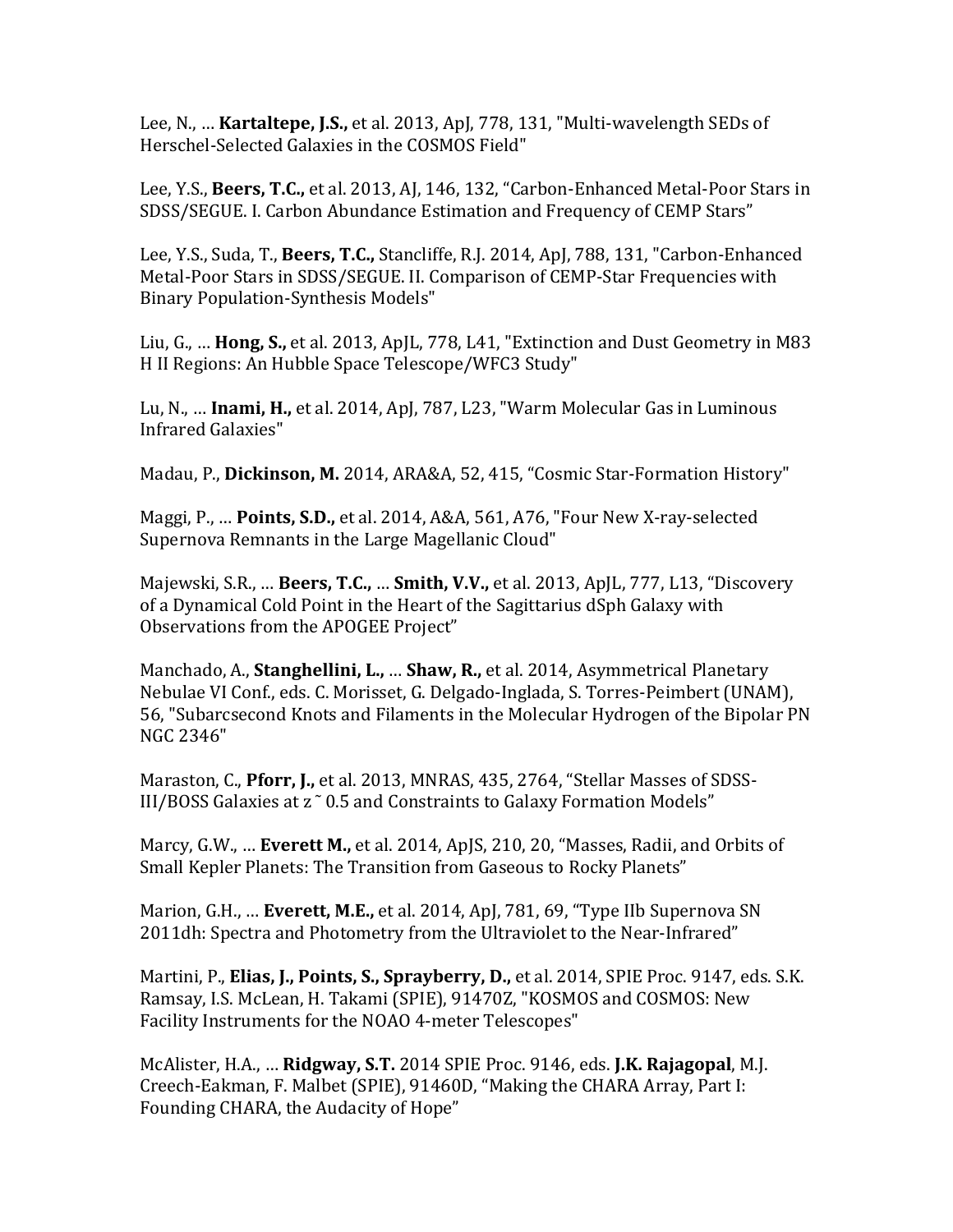Meeus, G., Salyk, C., et al. 2013, A&A, 559, A84, "DIGIT Survey of Far-Infrared Lines from Protoplanetary Discs. II. CO"

Mendigutía, I., ... **Najita, J.R.,** et al. 2014, ApJ, 790, 21, "Stellar Parameters and Accretion Rate of the Transition Disk Star HD 142527 from X-Shooter"

Mennesson, B., ... **Ridgway, S.** 2013, [AI, 2, 40010, "Expanding the Chara/fluor Hot Disks Survey"

Mészáros, Sz., ... **Smith, V.V.,** et al. 2013, AJ, 146, 133, "Calibrations of Atmospheric Parameters Obtained from the First Year of SDSS-III APOGEE Observations"

Mikołajewska, J., ... **Hinkle, K.,** et al. 2014, MNRAS, 440, 3016, "Chemical Abundance Analysis of Symbiotic Giants - I. RW Hya and SY Mus"

Modjaz, M., ... **Matheson, T.,** et al. 2014, AJ, 147, 99, "Optical Spectra of 73 Stripped-Envelope Core-Collapse Supernovae"

Monnier, J.D., ... **Ridgway, S.,** et al. 2014, SPIE Proc. 9146, eds. **J.K. Rajagopal,** M.J. Creech-Eakman, F. Malbet (SPIE), 914610, "Planet Formation Imager (PFI): Introduction and Technical Considerations"

Murata, K., ... **Inami, H.,** et al. 2014, A&A, 566, A136, "Polycyclic Aromatic Hydrocarbon Feature Deficit of Starburst Galaxies in the AKARI North Ecliptic Pole Deep Field"

Palladino, L.E., ... **Beers, T.C.,** et al. 2014, ApJ, 780, 7, "Hypervelocity Star Candidates in the SEGUE G and K Dwarf Sample"

Patel, B., ... **Matheson, T.,** et al. 2014, ApJ, 786, 9, "Three Gravitationally Lensed Supernovae behind CLASH Galaxy Clusters"

**Pforr, J., Maraston, C., Tonini, C. 2013, MNRAS, 435, 1389, "Recovering Galaxy** Stellar Population Properties from Broad-Band Spectral Energy Eistribution Fitting-II. The Case with Unknown Redshift"

Placco, V.M., ... **Beers, T.C.,** et al. 2014, ApJ, 781, 40, "Metal-Poor Stars Observed with the Magellan Telescope. II. Discovery of Four Stars with  $[Fe/H] \le -3.5"$ 

Placco, V.M., Beers, T.C., ... Smith, V.V. 2014, ApJ, 790, 34, "Hubble Space Telescope Near-Ultraviolet Spectroscopy of the Bright CEMP-No Star BD+44°493"

**Pompea, S.M., ... Walker, C.E.** 2014, SPIE Proc. 9289, eds. M.F.P.C. Martins Costa, M. Zghal (SPIE), 92892K, "The Hands-On Optics Project: A Demonstration of Module 3-Magnificent Magnifications"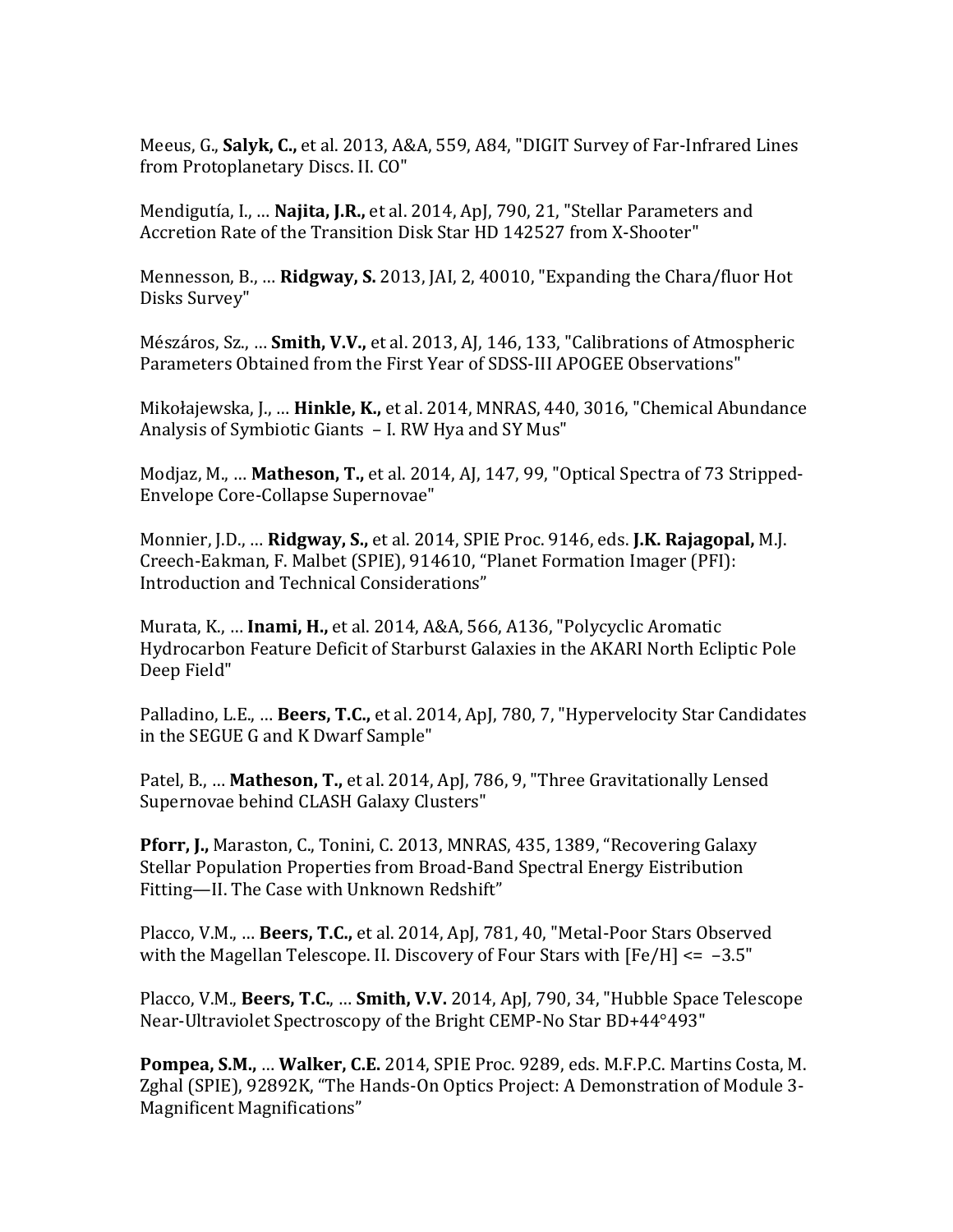Pompea, S.M., ... Walker, C.E., et al. 2014, SPIE Proc. 9289, eds. M.F.P.C. Martins Costa, M. Zghal (SPIE), 92892F, "The Galileoscope Project: Community-Based Technology Education in Arizona"

**Pompea, S.M., Walker, C.E.,** et al. 2014, SPIE Proc. 9289, eds. M.F.P.C. Martins Costa, M. Zghal (SPIE), 92890U, "The Evolution of Optics Education at the U.S. National Optical Astronomy Observatory"

Prieto, J.L., ... **Matheson, T., ... James, D., ... Smith, R.C.,** et al. 2014, ApJL, 787, L8, "Light Echoes from  $\eta$  Carinae's Great Eruption: Spectrophotometric Evolution and the Rapid Formation of Nitrogen-Rich Molecules"

Quintana, E.V., ... **Everett, M.E.,** et al. 2014, Sci, 344, 277, "An Earth-Sized Planet in the Habitable Zone of a Cool Star"

**Rajagopal, J., Ridgway, S., Hinkle, K.** 2014, ASP Conf. 487, eds. M.J. Creech-Eakman, J.A. Guzik, R.E. Stencel (ASP), 353, "Near-IR Sizes of Circumbinary Disks"

Rajagopal, J.K., Creech-Eakman, M.J., Malbet, F., eds. 2014, SPIE Proc. 9146, "Optical and Infrared Interferometry IV"

**Rajagopal, J.K.,** et al. 2014, SPIE Conf. 9152, eds. G. Chiozzi, N.M. Radziwill, (SPIE), 91521Z, "Improving the WIYN Telescope's Pointing and Tracking Performance with a Star Tracker Camera" 

Richardson, N.D., ... Ridgway, S.T., et al. 2014, SPIE Proc. 9146, eds. J.K. Rajagopal, M.J. Creech-Eakman, F. Malbet (SPIE), 91460G, "MWC 314: Binary Results from Optical Interferometry Compared with Spectroscopy and Photometry"

**Ridgway, S.E.,** et al. 2014, IAU Symp. 304, ed. A.M. Mickaelian, D.B. Sanders (Cambridge University Press), 61, "Redshift Distribution and Luminosity Functions of Obscured and Unobscured Ouasars"

**Ridgway, S.T.** 2014, ASP Conf. 487, eds. M.J. Creech-Eakman, J.A. Guzik, R.E. Stencel (ASP), 365, "Perspective on Interferometry Facilities and Community Access"

**Ridgway, S.T.,** et al. 2014, SPIE Proc. 9146, eds. **J.K. Rajagopal**, M.J. Creech-Eakman, F. Malbet (SPIE), 91460E, "Making the CHARA Array, Part II: Project Management: 15 Years on Thin Ice"

Riechers, D.A., ... Dickinson, M., et al. 2014, ApJ, 786, 31, "Polycyclic Aromatic Hydrocarbon and Mid-Infrared Continuum Emission in a  $z > 4$  Submillimeter Galaxy"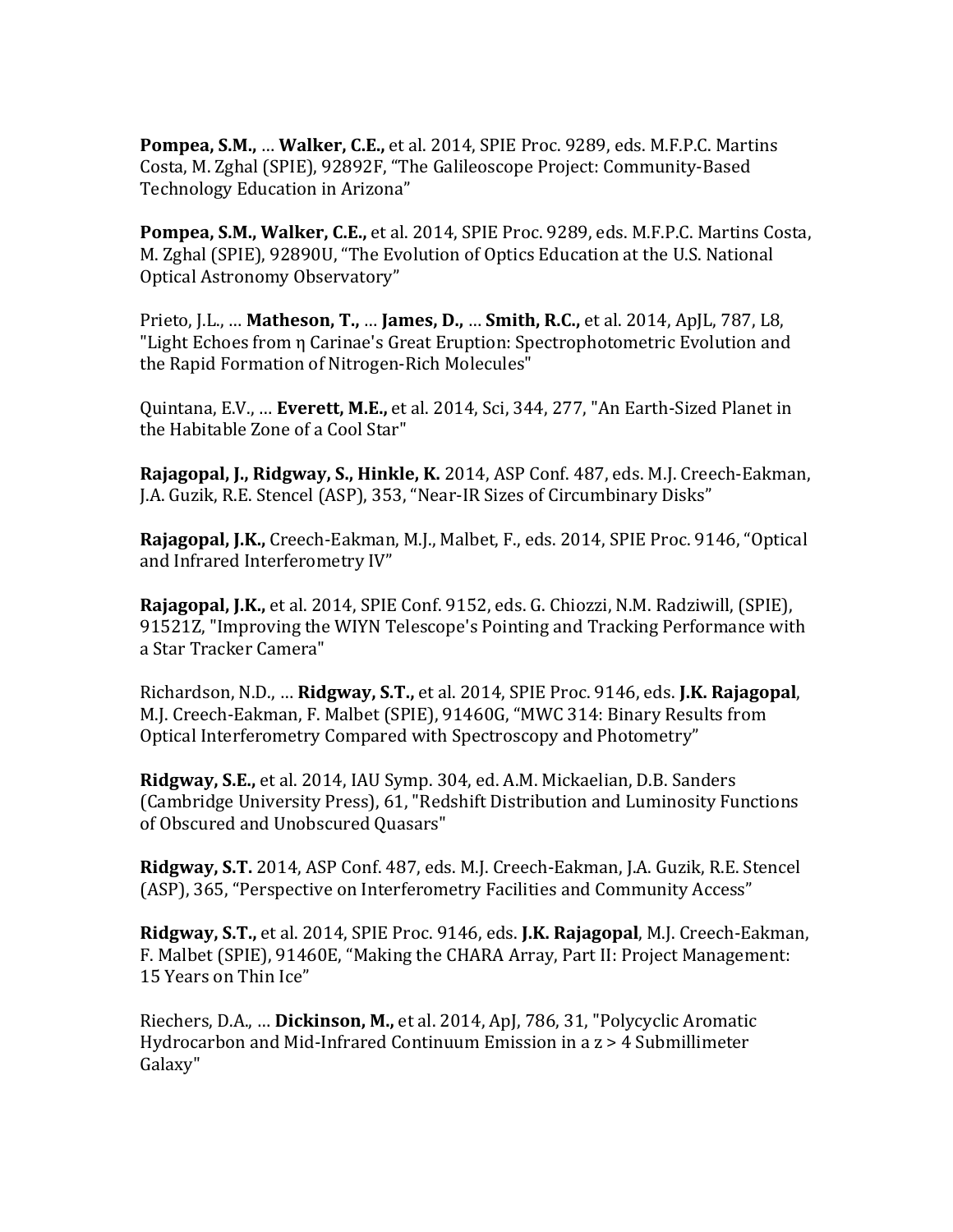Rodney, S.A., ... **Dickinson, M.E., ... Matheson, T.,** et al. 2014, AJ, 148, 13, "Type Ia Supernova Rate Measurements to Redshift 2.5 from CANDELS: Searching for Prompt Explosions in the Early Universe"

Roederer, I.U., ... **Beers, T.C.,** et al. 2014, ApJ, 791, 32, "New Detections of Arsenic, Selenium, and Other Heavy Elements in Two Metal-Poor Stars"

Ross, T.L., ... **Saha, A., Walker, A.** 2014, AJ, 147, 4, "Measuring Metallicities with Hubble Space Telescope/Wide-Field Camera 3 Photometry"

**Saha, A., Matheson, T., Narayan, G., et al. 2014, Proc. SPIE 9149, eds. A.B. Peck, C.R.** Benn, R.L. Seaman (SPIE), 914908, "ANTARES: A Prototype Transient Broker System"

**Salyk, C.,** et al. 2014, ApJ, 792, 68, "ALMA Observations of the T Tauri Binary System AS 205: Evidence for Molecular Winds and/or Binary Interactions"

Santos, J.S., ... Dickinson, M., et al. 2014, MNRAS, 438, 2565, "Star Formation in the Cluster CLG0218.3-0510 at  $z = 1.62$  and Its Large-Scale Environment: The Infrared Perspective"

Sargent, B.A., ... Furlan, E., et al. 2014, ApJ, 792, 83, "Emission from Water Vapor and Absorption from Other Gases at 5-7.5 µm in Spitzer-IRS Spectra of Protoplanetary Disks"

Schlawin, E., ... **Probst, R., Sprayberry, D., ... James, D.,** et al. 2014. Proc. SPIE 9147, eds. S.K. Ramsay, I.S. McLean, H. Takami (SPIE), 91472H, "Design Updates and Status of the Fourth Generation TripleSpec Spectrograph"

Schlesinger, K.J., ... **Beers, T.C.,** et al. 2014, ApJ, 791, 112, "The Vertical Metallicity Gradient of the Milky Way Disk: Transitions in  $\lceil \alpha / \text{Fe} \rceil$  Populations"

Schultheis, M., ... **Beers, T.C.**, et al. 2014, AJ, 148, 24, "Extinction Maps toward the Milky Way Bulge: Two-Dimensional and Three-Dimensional Tests with APOGEE"

Scoville, N., ... **Kartaltepe, J.,** et al. 2014, ApJ, 783, 84, "The Evolution of Interstellar Medium Mass Probed by Dust Emission: ALMA Observations at  $z = 0.3 - 2$ "

**Shim, H., ... Dickinson, M.,** et al. 2013, ASP Conf. 477, eds. W.-H. Sun, Y. Kang, K.-C. Leung (ASP), 185, "The Unusual and Ubiquitous Population of H $\alpha$  Emitters at z<sup> $\alpha$ </sup> 4: Where Are All the Mergers?"

Siqueira Mello, C., ... Beers, T.C., et al. 2014, A&A, 565, A93, "High-Resolution Abundance Analysis of Very Metal-Poor R-I Stars"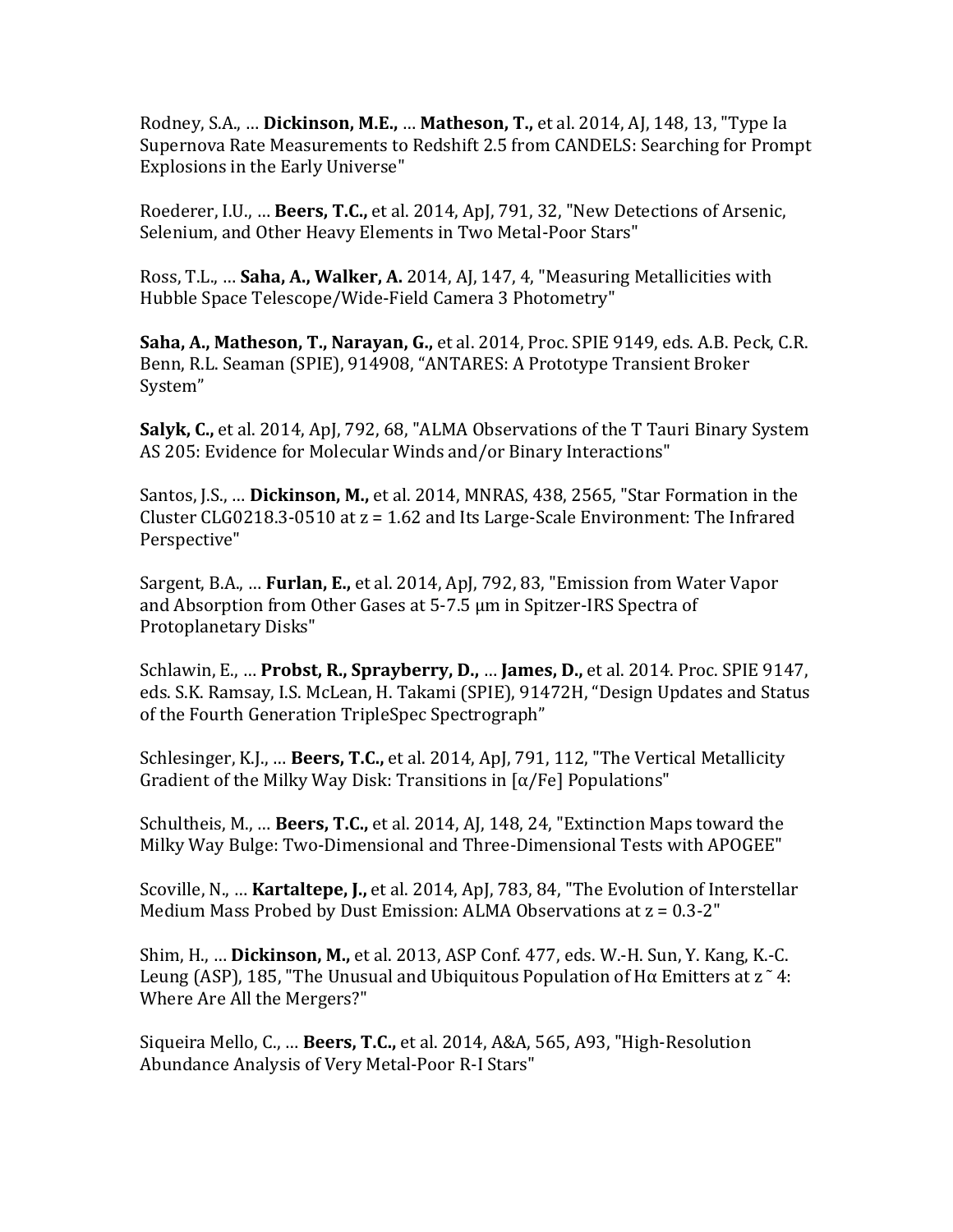**Smith, M.G.** 2014, Erque, Elqui, Vicuña—Anales de su Historia, Tomo 2, Seccion 3, "La Astronomia en Elqui, El Cielo Esta Mas Cerca"

Sprayberry, D., … Allen, L., Elias, J., Probst, R., Joyce, R., Dey, A., … Blum, R., Abbott, T.M.C., Walker, A., et al. 2014, Proc. SPIE 9145, eds. L.M. Stepp, R. Gilmozzi, H.J. Hall (SPIE), 91453Y, "Planning the Installation of the Dark Energy Spectroscopic Instrument on the Mayall Telescope"

Stancliffe, R.J., ... **Beers, T.C.** 2013, MNRAS, 435, 698, "Modelling the Nucleosynthetic Properties of Carbon-Enhanced Metal-Poor RR Lyrae Stars"

**Stanghellini, L.,** Magrini, L., Casasola, V., Villaver, E. 2014, A&A, 567, A88, "The Radial Metallicity Gradient and the History of Elemental Enrichment in M 81 through Emission-Line Probes"

Stierwalt, S., ... **Inami, H.,** et al. 2014, ApJ, 790, 124, "Mid-infrared Properties of Luminous Infrared Galaxies. II. Probing the Dust and Gas Physics of the GOALS Sample"

Stone, J. M., ... **Salyk, C.,** et al. 2014, ApJ, 792, 56, "Variable Accretion Processes in the Young Binary-Star System UY Aur"

Straatman, C.M.S., ... Dickinson, M., ... Inami, H., et al. 2014, ApJL, 783, L14, "A Substantial Population of Massive Ouiescent Galaxies at  $z \sim 4$  from ZFOURGE"

Szkody, P., ... **Everett, M.E.,** et al. 2013, PASP, 125, 1421, "A Study of the Unusual Z Cam Systems IW Andromedae and V513 Cassiopeia"

Tan, Q., ... **Dickinson, M.,** et al. 2013, ApJL, 776, L24, "A Deep Search for Molecular Gas in Two Massive Lyman Break Galaxies at  $z = 3$  and 4: Vanishing CO-Emission Due to Low Metallicity?"

Tan, Q., ... **Dickinson, M.**, et al. 2014, 569, A&A, A98, "Dust and Gas in Luminous Proto-cluster Galaxies at  $z = 4.05$ : The Case for Different Cosmic Dust Evolution in Normal and Starburst Galaxies"

ten Brummelaar, T., ... **Ridgway, S.,** et al. 2014, SPIE Proc. 9148, eds. E. Marchetti, L.M. Close, J.-P. Véran (SPIE), 91484Q, "CHARA Array Adaptive Optics II: Noncommon-path Correction and Downstream Optics"

ten Brummelaar, T.A., ... **Ridgway, S.** 2014, SPIE Proc. 9146, eds. **J.K. Rajagopal**, M.J. Creech-Eakman, F. Malbet (SPIE), 91460F, "Making the CHARA Array, Part III: Engineering Decisions. To Build or Not to Build"

ten Brummelaar, T.A., ... **Ridgway, S.T.,** et al. 2013, JAI, 2, 40004, "The Classic/Climb Beam Combiner at the CHARA Array"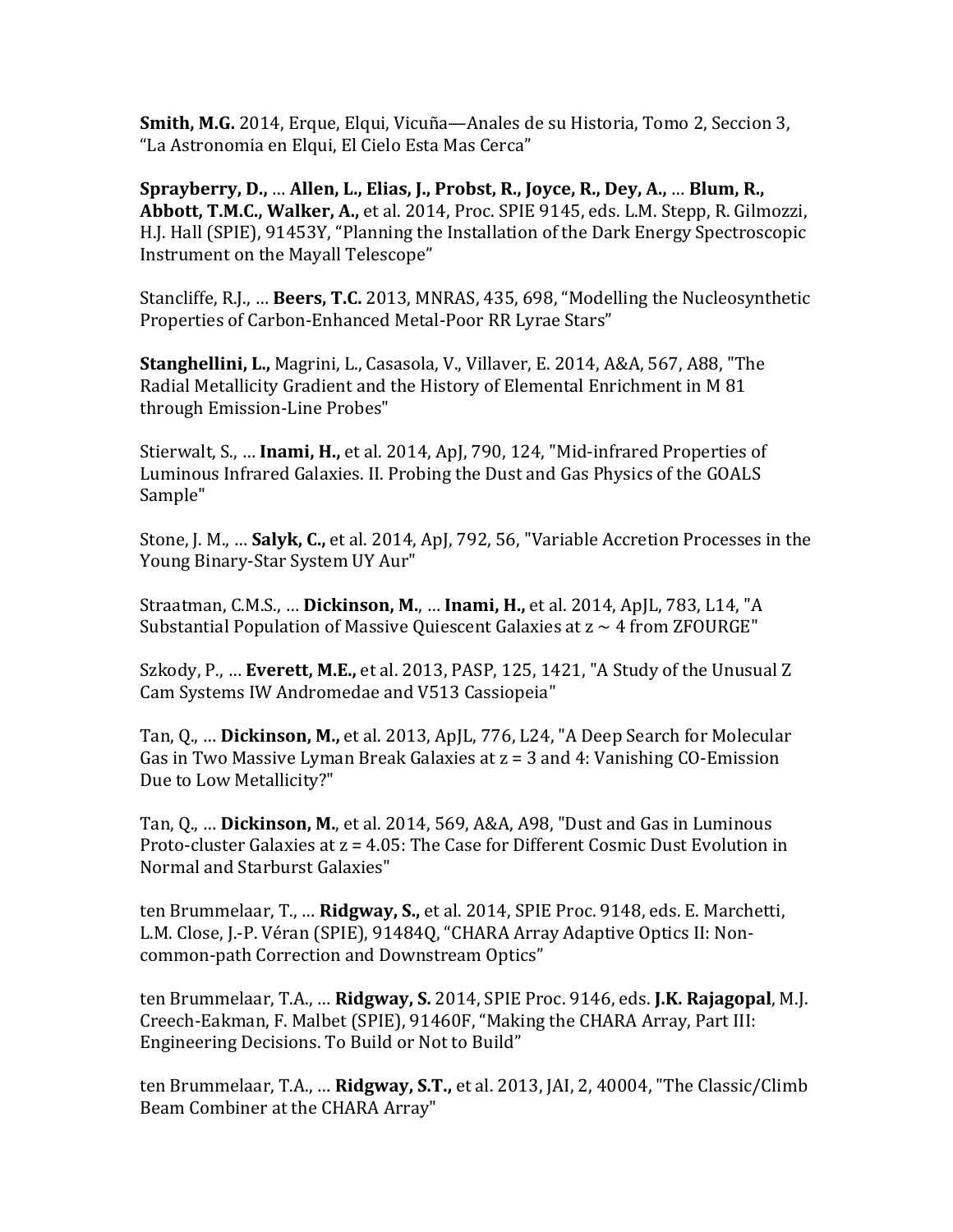Teske, J., ... **Smith, V.** 2014, Search for Life beyond the Solar System: Exoplanets, Biosignatures & Instruments conference, P2, 17, "Investigating Host Star Abundances as Signatures of Terrestrial Planets"

Teske, J.K., ... **Smith, V.V.** 2013, ApJ, 778, 132, "Carbon and Oxygen Abundances in Cool Metal-Rich Exoplanet Hosts: A Case Study of the C/O Ratio of 55 Cancri"

Teske, J.K., ... **Smith, V.V.,** et al. 2014, ApJ, 788, 39, "C/O Ratios of Stars with Transiting Hot Jupiter Exoplanets"

Teske, J.K., ... **Smith, V.V.,** et al. 2014, IAU Symp., 299, eds. M. Booth, B.C. Matthews, J.R. Graham (Cambridge University Press), 307, "The Role of Oxygen Abundances in Exoplanet Host Star C/O Ratios: A Case Study of 55 Cnc"

Tissera, P.B., **Beers, T.C.**, Carollo, D., Scannapieco, C. 2014, MNRAS, 439, 3128, "Stellar Haloes in Milky Way Mass Galaxies: From the Inner to the Outer Haloes"

**Tokovinin, A.** 2014, AJ, 147, 86, "From Binaries to Multiples. I. Data on F and G Dwarfs within 67 pc of the Sun"

**Tokovinin, A.** 2014, AJ, 147, 87, "From Binaries to Multiples. II. Hierarchical Multiplicity of F and G Dwarfs"

**Tokovinin, A., et al. 2013, PASP, 125, 1336, "CHIRON—A Fiber Fed Spectrometer** for Precise Radial Velocities"

**Tokovinin, A., Mason, B.D., Hartkopf, W.I. 2014, AJ, 147, 123, "Speckle** Interferometry at SOAR in 2012 and 2013"

Touhami, Y., ... **Ridgway, S.T.**, et al. 2014, ASP Conf. 487, eds. M.J. Creech-Eakman, J.A. Guzik, R.E. Stencel (ASP), 395, "AB Dor Moving-Group Stars Resolved with the CHARA Array"

**Valdes, F., Gruendl, R., DES Project.** 2014, ASP Conf. 485, eds. G. Manset, P. Forshay (ASP), 379, "The DECam Community Pipeline"

van Belle, G., **Ridgway, S.,** ten Brummelaar, T. 2014, "Improving the Performances of Current Optical Interferometers & Future Designs colloquim proceedings, 7, "2013 Interferometry Forum Report"

Villaver, E., Garcia-Segura, G., Manchado, A., **Stanghellini, L.** 2014, Asymmetrical Planetary Nebulae VI Conf., eds. C. Morisset, G. Delgado-Inglada, S. Torres-Peimbert (UNAM), 110, "Nature versus Nurture: The Influence of the Environment in the Formation of Asymmetries"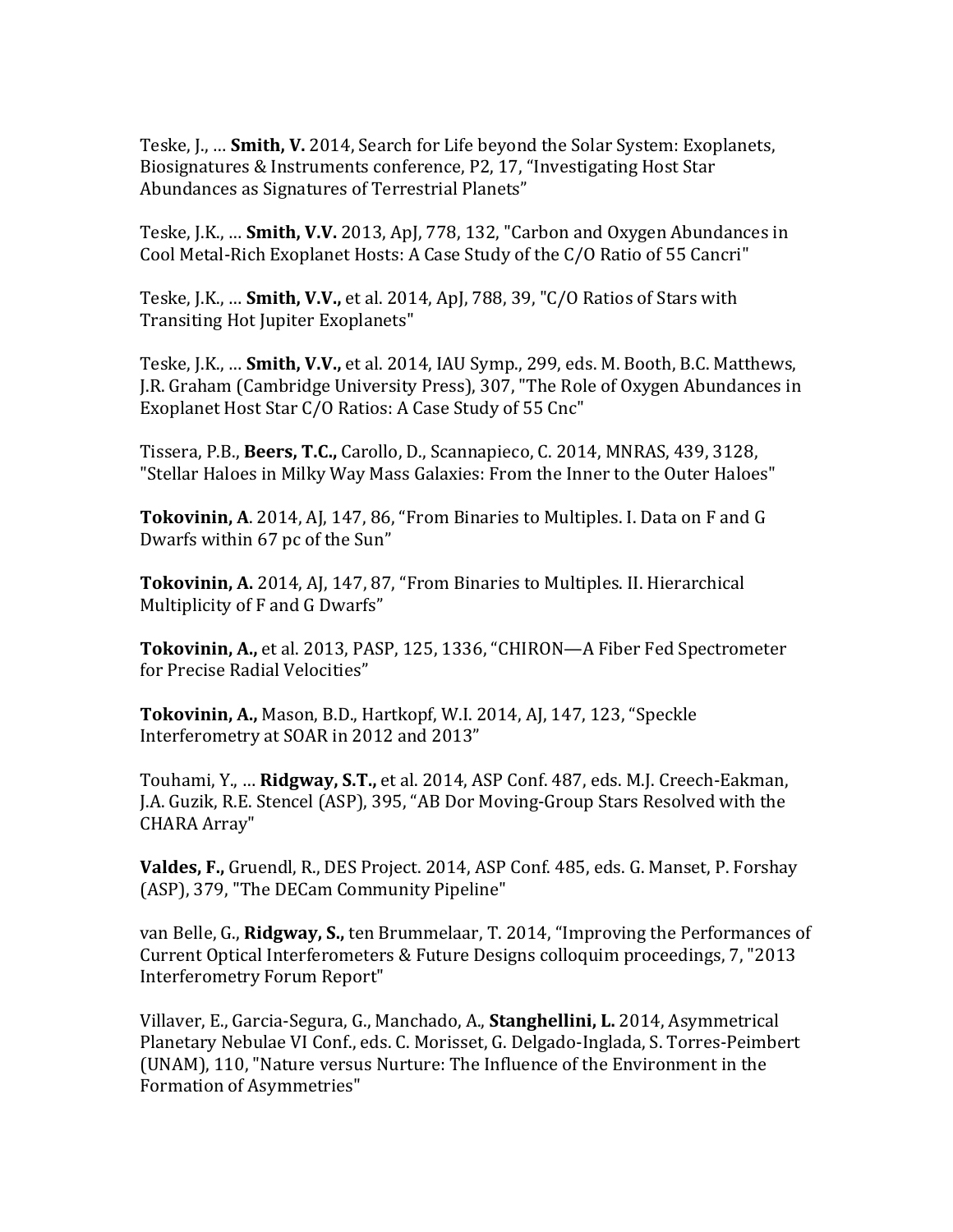Villforth, C., ... **Kartaltepe, J.,** et al. 2014, MNRAS, 439, 3342, "Morphologies of  $z \sim 0.7$ AGN Host Galaxies in CANDELS: No Trend of Merger Incidence with AGN Luminosity"

**Vivas, A.K.,** Mateo, M. 2014, AJ, 146, 141, "A Comprehensive, Wide-Field Study of Pulsating Stars in the Carina Dwarf Spheroidal Galaxy"

von Braun, K., ... **Ridgway, S.**, et al. 2014, MNRAS, 438, 2413, "Stellar Diameters+G52 and Temperatures  $-V.11$  Newly Characterized Exoplanet Host Stars"

Walter F., ... **Dickinson, M.,** et al. 2014, ApJ, 782, 78, "A Molecular Line Scan in the Hubble Deep Field North: Constraints on the CO Luminosity Function and the Cosmic H2 Density"

Warth, G., ... Points, S., et al. 2014, A&A, 567, 136, "Multi-frequency Study of DEM L299 in the Large Magellanic Cloud"

Weyant, A., ... **Allen, L., ... Joyce, R., Matheson, T.** 2014, ApJ, 784, 105, "SweetSpot: Near-Infrared Observations of 13 Type Ia Supernovae from a New NOAO Survey Probing the Nearby Smooth Hubble Flow"

White, R.J., ... **Ridgway, S.T.,** et al. 2014, ASP Conf. 487, eds. M.J. Creech-Eakman, J.A. Guzik, R.E. Stencel (ASP), 407, "AB Dor Moving-Group Stars Resolved with the CHARA Array"

Wiklind, T., ... Dickinson, M.E., et al. 2014, ApJ, 785, 111, "Properties of Submillimeter Galaxies in the CANDELS GOODS-South Field"

Willis, S., ... **Allen, L.,** et al. 2013, ApJ, 778, 96, "A Wide-Field Near- and Mid-infrared Census of Young Stars in NGC 6334"

Xue, X.-X., ... **Beers, T.C.,** et al. 2014, ApJ, 784, 170, "The SEGUE K Giant Survey. II. A Catalog of Distance Determinations for the SEGUE K Giants in the Galactic Halo"

Yamashita, T., ... **Inami, H.,** et al. 2013, ASP Conf. 476, eds. R. Kawabe, N. Kuno, S. Yamamoto (ASP), 297, "12CO (J=1-0) Survey with NRO 45 m of GOALS Luminous Infrared Galaxies: Star Formation Efficiency against Galactic Merger and AGN Activity"

Yan, H., ... **Kartaltepe, J.,** et al. 2014, ApJS, 213, "Optical-Faint, Far-Infrared-Bright Herschel Sources in the CANDELS Fields: Ultra-luminous Infrared Galaxies at  $z > 1$ and the Effect of Source Blending"

Yang, Y., ... **Dey, A.,** et al. 2014, ApJ, 784, 171, "Pinpointing the Molecular Gas within an Lyα Blob at  $z \sim 2.7"$